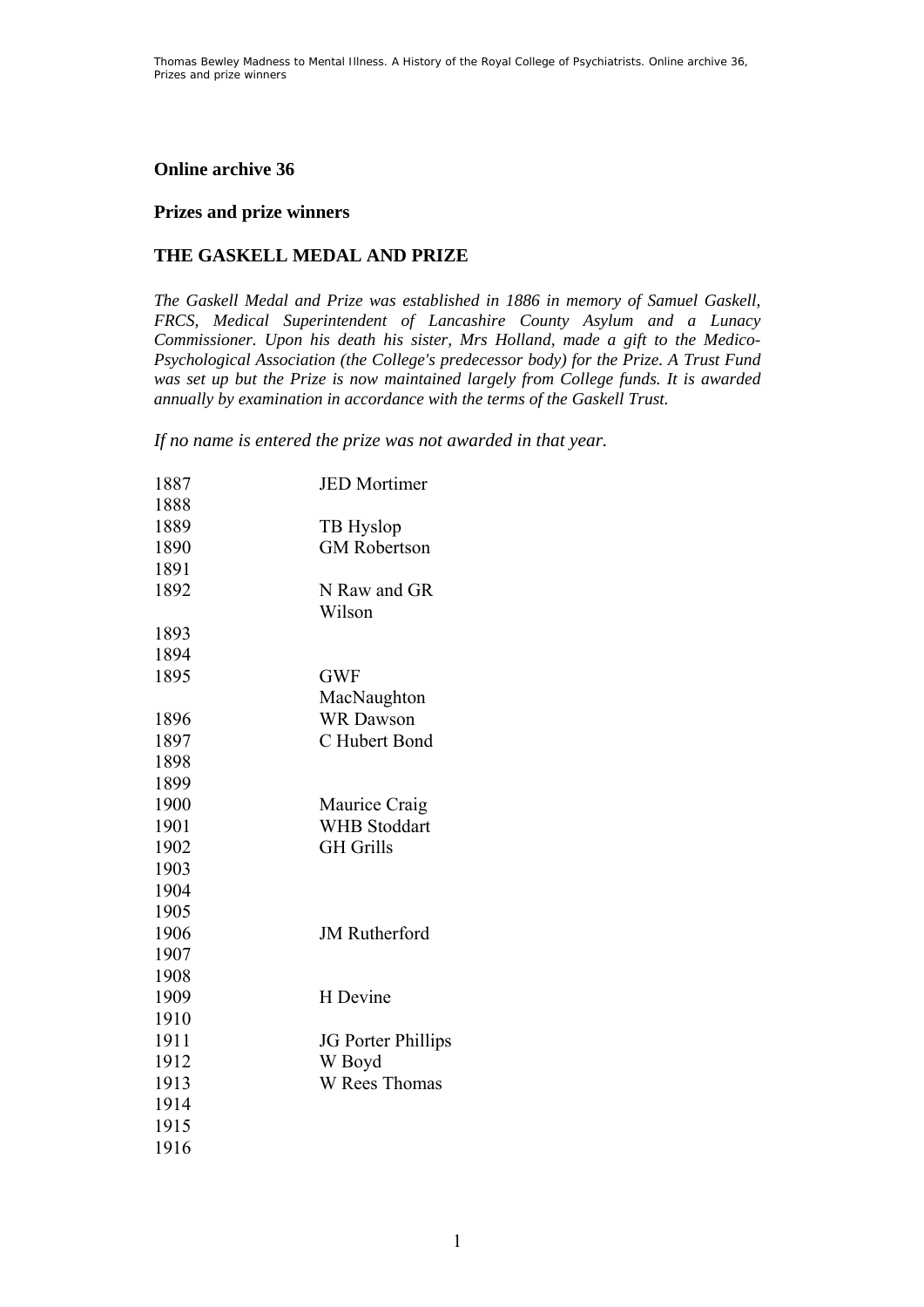| 1917 | <b>JC</b> Woods         |
|------|-------------------------|
| 1918 |                         |
| 1919 | J Walker                |
| 1920 |                         |
| 1921 |                         |
| 1922 |                         |
| 1923 | JTH Madhill             |
| 1924 | Mary Barkas             |
| 1925 | <b>WS Dawson</b>        |
| 1926 | G de M Rudolf           |
| 1927 | Elizabeth Casson        |
| 1928 | <b>FR</b> Martin        |
| 1929 | Alexander Walk          |
| 1930 | <b>GWTH Fleming</b>     |
| 1931 |                         |
| 1932 | <b>Muriel Northcote</b> |
| 1933 | Louis Minski            |
|      | Desmond Curran          |
| 1934 | William Blyth           |
| 1935 |                         |
| 1936 | S.W. Hardwick           |
| 1937 |                         |
| 1938 | <b>EH</b> Kitching      |
| 1939 | <b>Eliot Slater</b>     |
|      | JA Hobson               |
| 1940 |                         |
| 1941 | Alexander Kennedy       |
|      | J Denis Hill            |
| 1942 |                         |
| 1943 |                         |
| 1944 |                         |
| 1945 |                         |
| 1946 |                         |
| 1947 |                         |
| 1948 | Clifford Taylor         |
| 1949 | <b>Robert Orton</b>     |
| 1950 |                         |
| 1951 |                         |
| 1952 | <b>Stanley Smith</b>    |
| 1953 | <b>EH</b> Hare          |
|      | <b>RTC</b> Pratt        |
| 1954 |                         |
| 1955 | A.W. Beard              |
| 1956 |                         |
| 1957 | CP Seager               |
| 1958 | <b>AD</b> Forrest       |
|      | PF Johnson              |
|      |                         |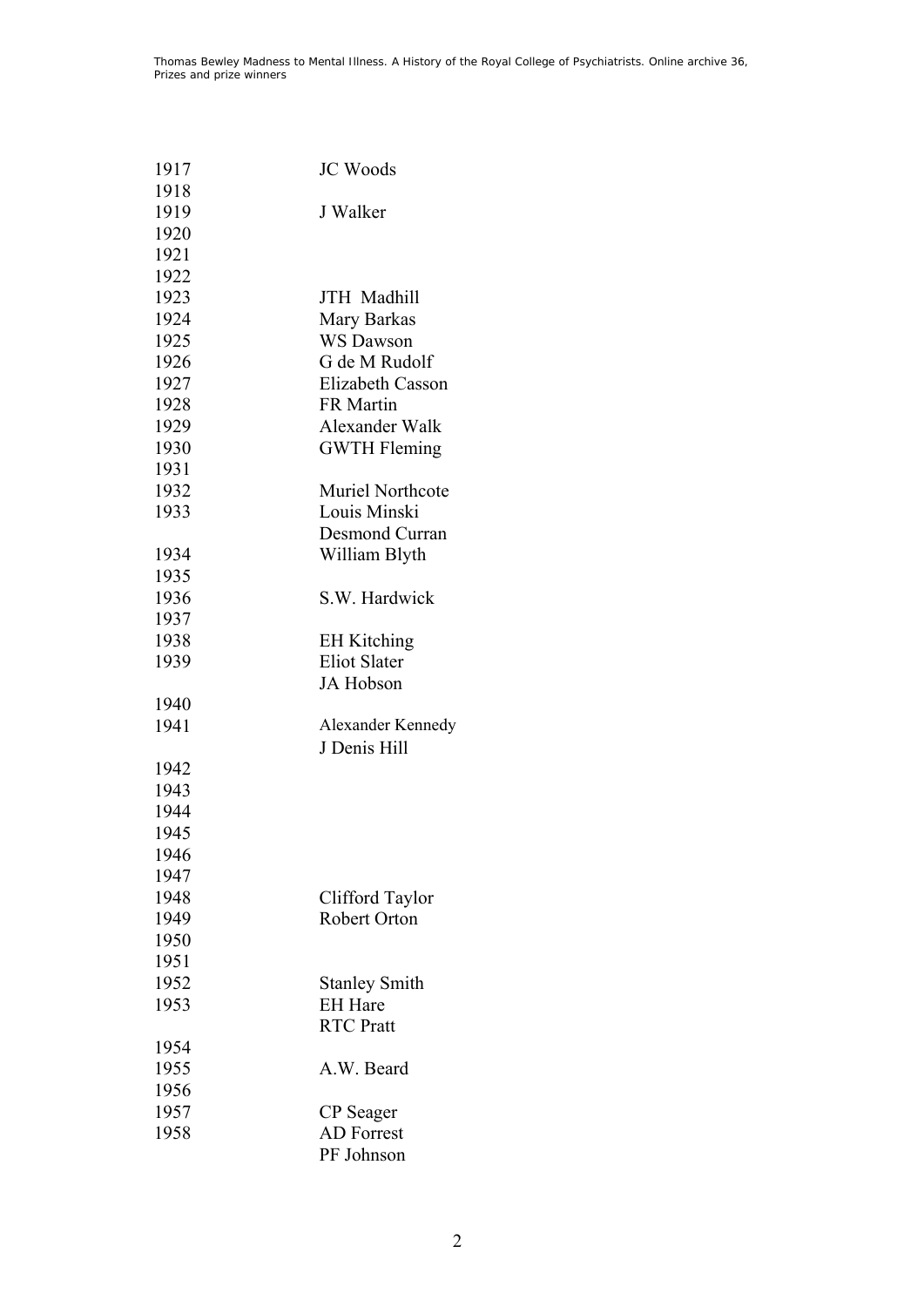| 1959 | <b>JD Pollitt</b>    |
|------|----------------------|
| 1960 | <b>ED</b> West       |
| 1961 |                      |
| 1962 | MG Gelder            |
| 1963 | Ian Oswald           |
| 1964 | Kenneth Davison      |
| 1965 | <b>Sidney Crown</b>  |
|      | <b>WA Lishman</b>    |
| 1966 | <b>AC</b> Smith      |
| 1967 | <b>RE</b> Kendell    |
| 1968 | D Goldberg           |
|      |                      |
| 1969 | <b>SK Littman</b>    |
|      | J Steiner            |
| 1970 | PJ Noble             |
|      | <b>JPR</b> Young     |
| 1971 | PJV Beumont          |
| 1972 | M Crowe              |
| 1973 | AH Mann              |
|      | TW Harding           |
| 1974 | P Mullen             |
| 1975 | R Murray             |
| 1976 | Alec Roy             |
| 1977 | <b>JC</b> Cutting    |
| 1978 | Pamela J Taylor      |
| 1979 | <b>CPL</b> Freeman   |
| 1980 | Digby Tantum         |
| 1981 | A Gordon             |
| 1982 | JM Bird              |
| 1983 | C Thompson           |
| 1984 | RR Jacobson          |
|      | <b>CLE</b> Katona    |
| 1985 | <b>MS</b> Keshavan   |
| 1986 |                      |
| 1987 | Shon Lewis           |
| 1988 |                      |
| 1989 | <b>Ruth Harper</b>   |
| 1990 | <b>Anthony David</b> |
| 1991 | Michael Isaac        |
| 1992 | Thomas Fahy          |
| 1993 | Peter Raven          |
| 1994 | Nicholas Bass        |
| 1995 | Peter Haddad         |
| 1996 | <b>AC</b> Zamar      |
| 1997 | RJ Drake             |
| 1998 | C Evans              |
| 1999 | <b>T</b> Soutzos     |
|      |                      |
| 2000 | Not awarded          |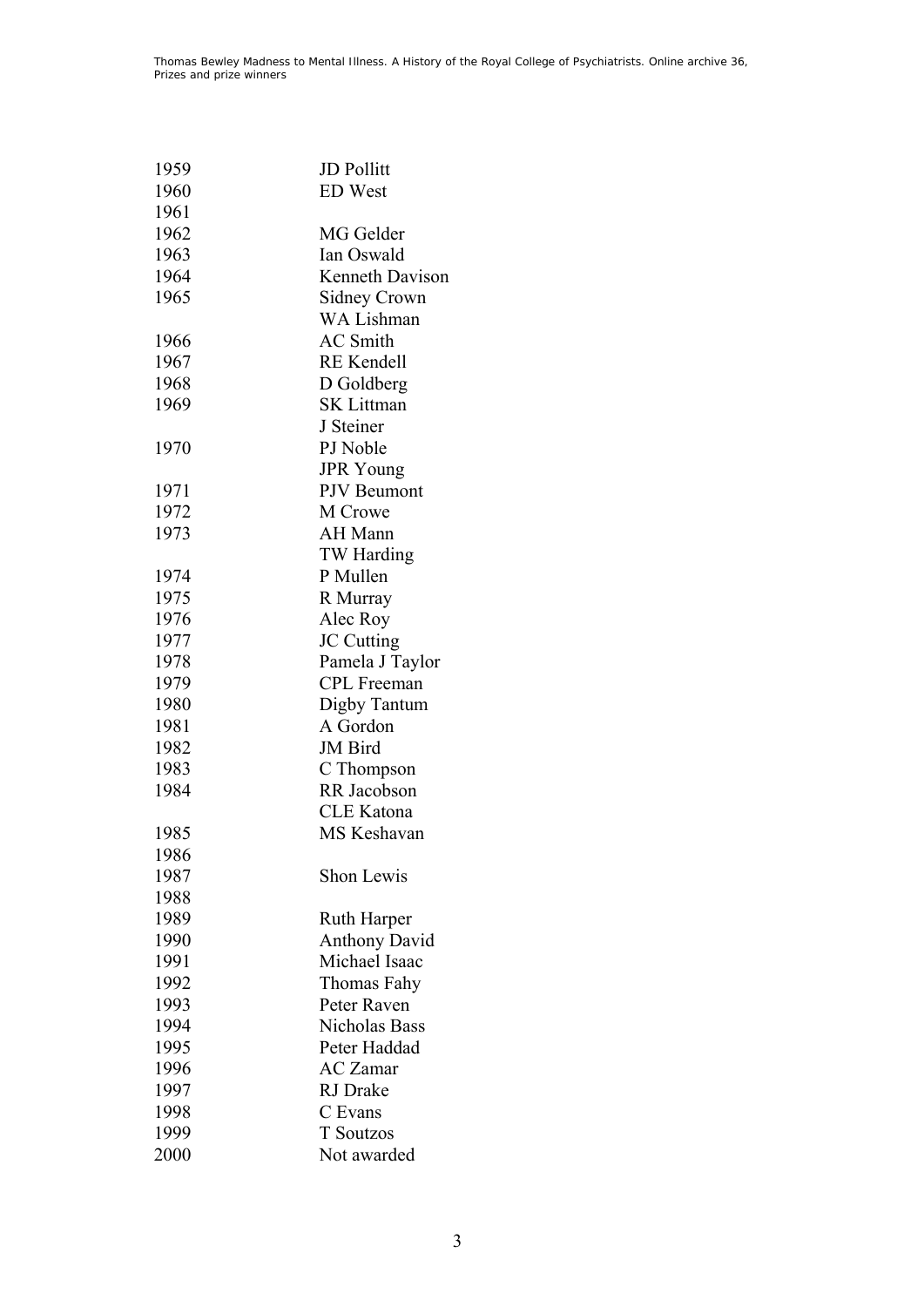| 2001 | C McDonald        |
|------|-------------------|
| 2002 | K. Chandiramani   |
| 2003 | Rajesh Mohan      |
|      | Brendan Kelly     |
|      | (awarded jointly) |
| 2004 | Not awarded       |
| 2005 | Not awarded       |
|      |                   |

#### **THE RESEARCH PRIZE AND BRONZE MEDAL**

*The Bronze Medal and Prize was established in 1882 and was awarded to any officer below consultant status of a psychiatric hospital or unit for the best dissertation on a clinical or pathological subject relating to mental disorder. In 1978 the Bronze Medal and Prize were replaced by a College Prize for Research, which includes a Bronze Medal. From 2002 the Prize was sponsored by Organon.* 

### **Bronze Medal and Prize**

*If no name is entered, no prize was awarded in that year.* 

| 1883 | J Wiglesworth (prize only) |
|------|----------------------------|
| 1884 | <b>SR</b> Macphail         |
| 1885 | TD Greenlees (prize only)  |
| 1886 |                            |
| 1887 | J Wiglesworth              |
| 1888 |                            |
| 1889 |                            |
| 1890 | <b>JC</b> Mackenzie        |
| 1891 | WJ Smythe                  |
| 1892 | George M Robertson         |
| 1893 | AW Campbell                |
| 1894 | C Beadles                  |
| 1895 |                            |
| 1896 | J Turner                   |
| 1897 |                            |
| 1898 | <b>JR</b> Lord             |
| 1899 | FG Crookshank              |
| 1900 | <b>CC</b> Easterbrook      |
| 1901 |                            |
| 1902 |                            |
| 1903 |                            |
| 1904 | <b>AAD</b> Townsend        |
| 1905 |                            |
| 1906 | CJ Shaw                    |
| 1907 |                            |
| 1908 | <b>SC</b> Howard           |
|      |                            |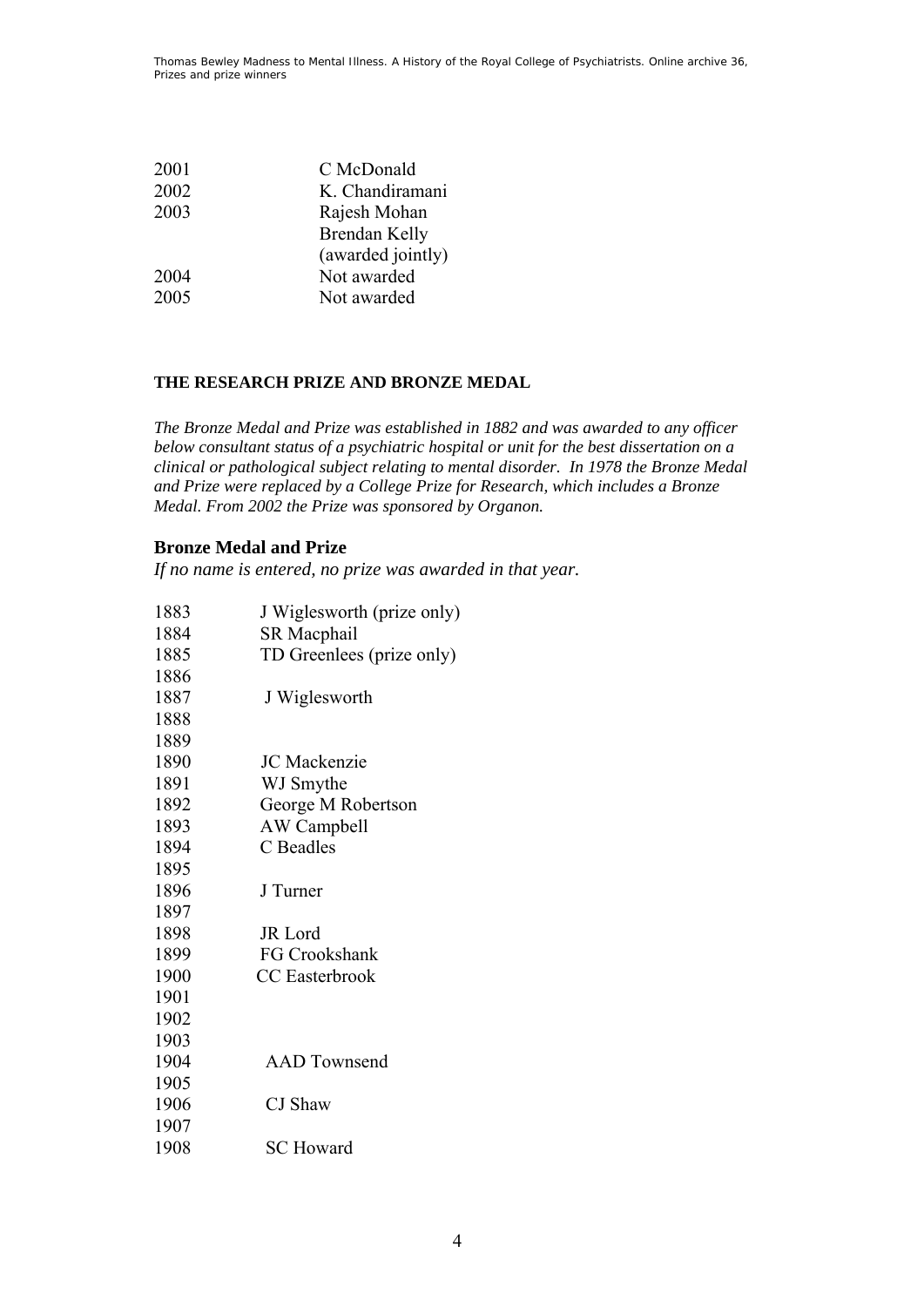| 1909         | <b>CFF McDowall</b>               |
|--------------|-----------------------------------|
| 1910         | H Morton                          |
| 1911         | <b>GH</b> Garnett                 |
| 1912         |                                   |
| 1913         | D McKinley                        |
| 1914         | JC Wootton                        |
| 1915         |                                   |
| 1916         |                                   |
| 1917         |                                   |
| 1918         |                                   |
| 1919         | R Eager                           |
| 1920         |                                   |
| 1921         |                                   |
| 1922         | <b>WS Dawson</b>                  |
| 1923         |                                   |
| 1924         |                                   |
| 1925         |                                   |
| 1926         | PK McCowan                        |
| 1927         |                                   |
| 1928         |                                   |
| 1929         |                                   |
| 1930         | Duncan McMillan                   |
| 1931         | <b>JH</b> Ewen                    |
| 1932         | WR Ashby                          |
| 1933         | <b>DN</b> Parfitt                 |
| 1934         | <b>HC</b> Beccle                  |
| 1935         | Arthur Grindhan                   |
| 1936         | <b>DK</b> Bruce                   |
| 1937         | <b>ES</b> Stern                   |
| 1938         | FT Thorpe                         |
| 1939         | <b>G</b> Tayleur Stockings        |
| 1940<br>1941 | Alexander Kennedy                 |
|              | RE Hemphill<br>Alan Barham Carter |
| 1943         | <b>CEH</b> Turner                 |
| 1944         |                                   |
| 1945         |                                   |
| 1946         |                                   |
| 1947         | <b>JW</b> Affleck                 |
| 1948         |                                   |
| 1949         |                                   |
| 1950         | <b>JC</b> Wootton                 |
| 1951         |                                   |
| 1952         |                                   |
| 1953         | N Alder                           |
| 1954         |                                   |
| 1955         | <b>S</b> Catterall                |
|              |                                   |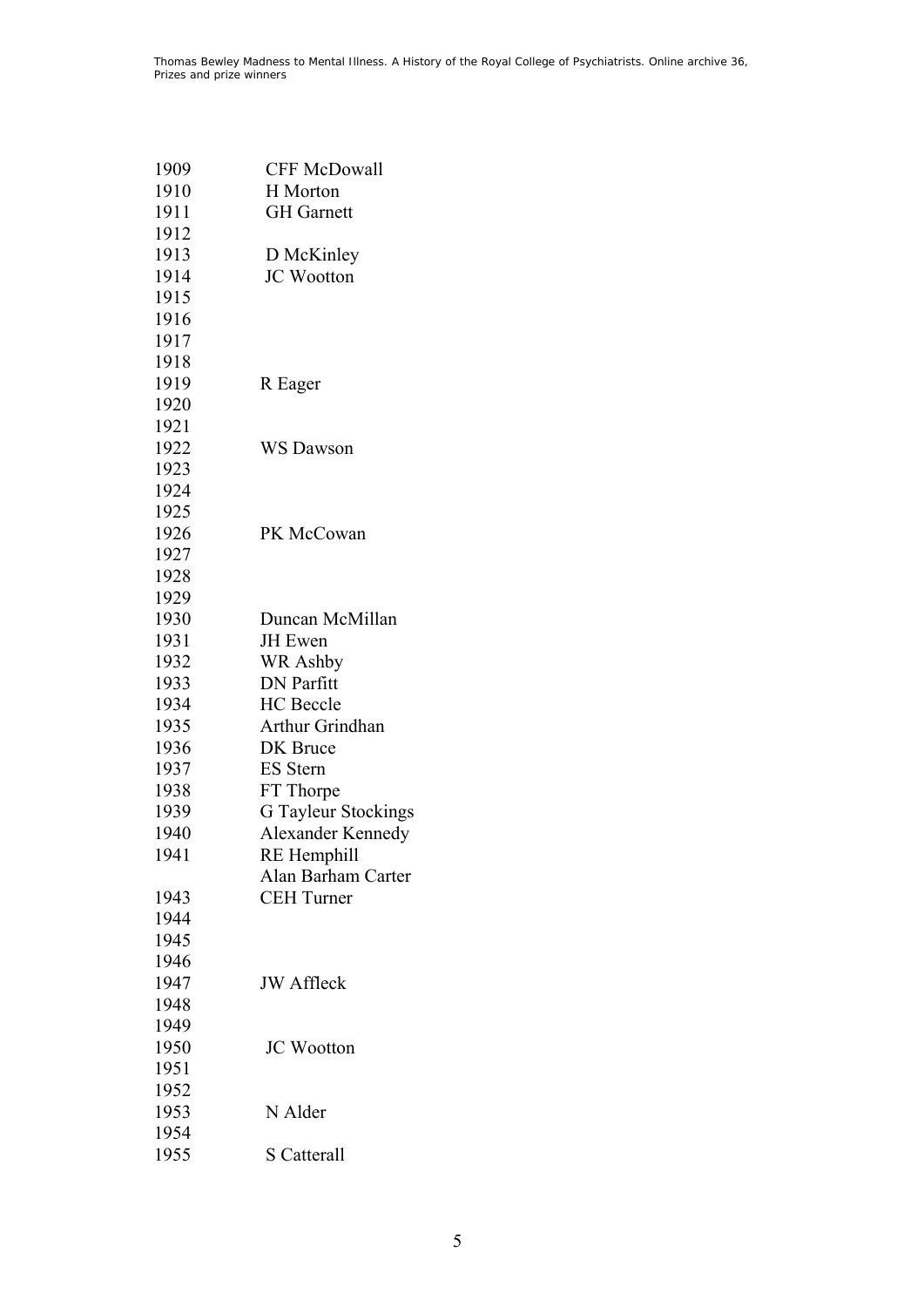| 1956 |                                        |
|------|----------------------------------------|
| 1957 | PJ Dally                               |
| 1958 | E Marley                               |
| 1959 | <b>JD</b> Pollitt                      |
| 1960 |                                        |
| 1961 |                                        |
| 1962 | MD Enoch                               |
|      | <b>ID</b> Pryce                        |
| 1963 |                                        |
| 1964 | FE Kenyon                              |
|      | DJ Power                               |
| 1965 | KL Granville-Grossman                  |
| 1966 | <b>JA</b> Corbett                      |
| 1967 | DH Surridge                            |
| 1968 | <b>JP</b> Watson                       |
| 1969 | J Steiner                              |
| 1970 | JC Gunn                                |
| 1971 | <b>JPR</b> Young                       |
| 1972 |                                        |
| 1973 | PJ Tyrer                               |
| 1974 | Selwyn Smith                           |
| 1975 |                                        |
| 1976 | R Murray                               |
| 1977 | PS Bebbington                          |
| 1978 | <b>SA Checkley</b>                     |
| 1979 | J Chick                                |
| 1980 | Elaine Murphy                          |
|      | R Chandrasena                          |
| 1981 | George Stein                           |
| 1982 | <b>D</b> Masters                       |
| 1983 | A Reveley                              |
|      | M Reveley                              |
| 1984 | HMD Gurling (Dr Nutt Proxime Accessit) |
| 1985 | MD Kopelman                            |
| 1986 | DA Newby                               |
| 1987 | Dr JL Treasure                         |
| 1988 | Dr A David (Dr House Proxime Accessit) |
| 1989 | Dr R Hope                              |
| 1990 | Dr M Marshall                          |
| 1991 | Dr A Burns                             |
| 1992 | Dr E Guthrie                           |
| 1993 | Dr R Persuad/Dr I Harvey               |
| 1994 | Dr K Malone                            |
| 1995 | Dr JT O'Brien                          |
| 1996 | Dr T Foster                            |
| 1997 | Dr L Howard                            |

Dr JA Spence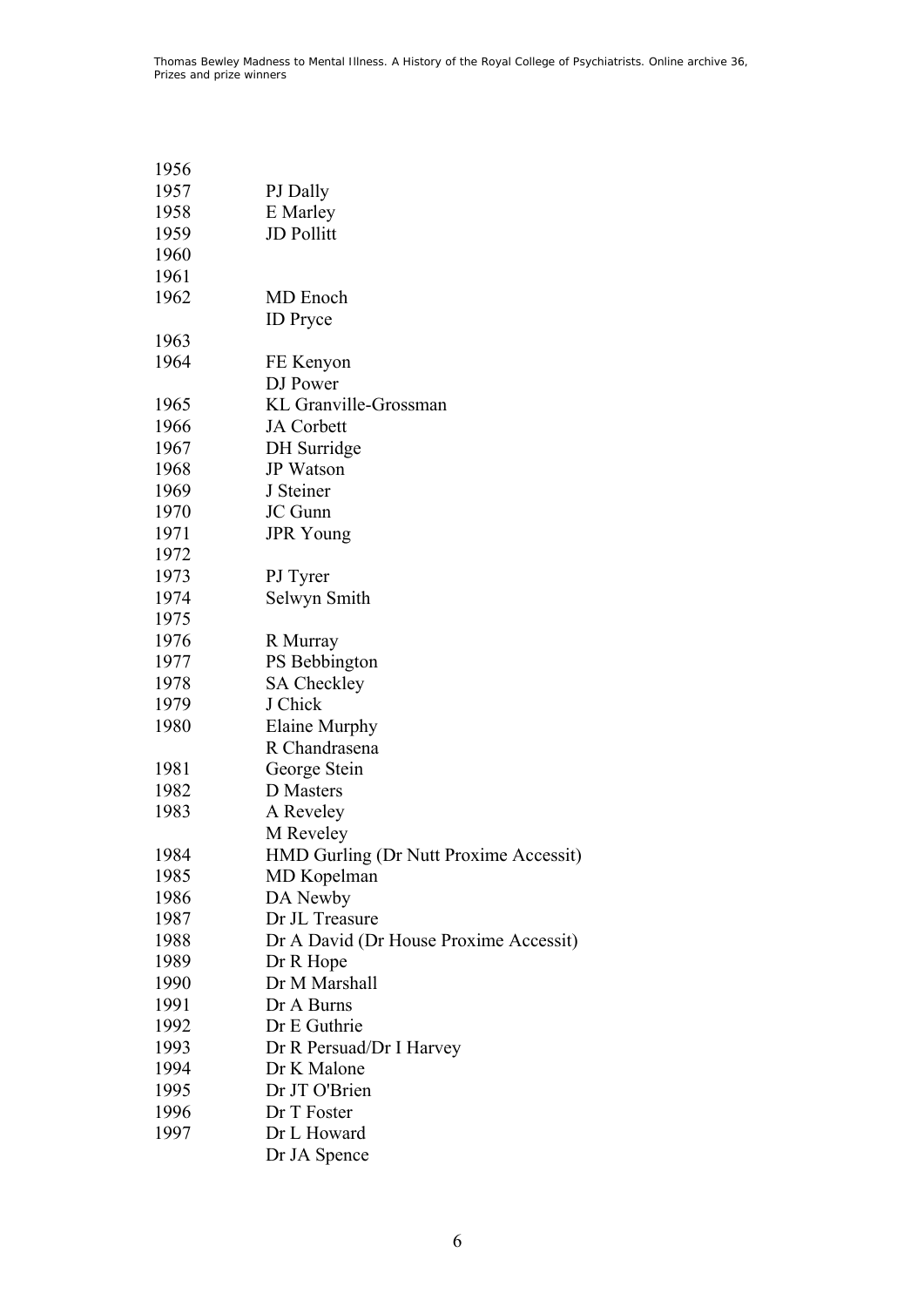| 1998 | Dr RJ Harvey      |
|------|-------------------|
| 1999 | Dr D Briess       |
| 2000 | not awarded       |
| 2001 | Dr S. S. Shergill |

# **Research Prize and Bronze Medal sponsored by Organon from 2002**

| 2002 | Dr Elizabeth. Walsh |
|------|---------------------|
| 2003 | Dr Kapil Sayal      |
| 2004 | Dr Noel Kennedy     |
| 2005 | Dr Timothy Calton   |

# **LAUGHLIN PRIZE**

This prize is awarded to the candidate with the highest marks in the Membership Examination and is financed by a donation by Dr Henry Laughlin, an Honorary Fellow and founder and first President of the American College of Psychiatrists. It was first awarded in 1979 and is awarded twice a year following the spring and autumn examinations.

# **Prize winners**

| 1979 | May      | Dr MLD Hobbs                      |
|------|----------|-----------------------------------|
| 1979 | November | Drs HR Bond and RP Hobson jointly |
| 1980 | spring   | Dr DPH Jones                      |
| 1980 | autumn   | Dr S Cope                         |
| 1981 | spring   | Dr BDP Browne                     |
| 1981 | autumn   | Dr IG McKeith                     |
| 1982 | spring   | not awarded                       |
| 1982 | autumn   | Dr SP Wellstood-Eason             |
| 1983 | spring   | Dr CVR Blacker                    |
| 1983 | autumn   | Drs SA Iles and D James           |
| 1984 | spring   | Dr NLG Eastman                    |
| 1984 | autumn   | Dr PF Liddle                      |
| 1985 | spring   | Dr S Moorey                       |
| 1985 | autumn   | Drs JE Connolly and GE Moss       |
| 1986 | spring   | Dr A Forster                      |
| 1986 | autumn   | Dr RN Goodman                     |
|      |          |                                   |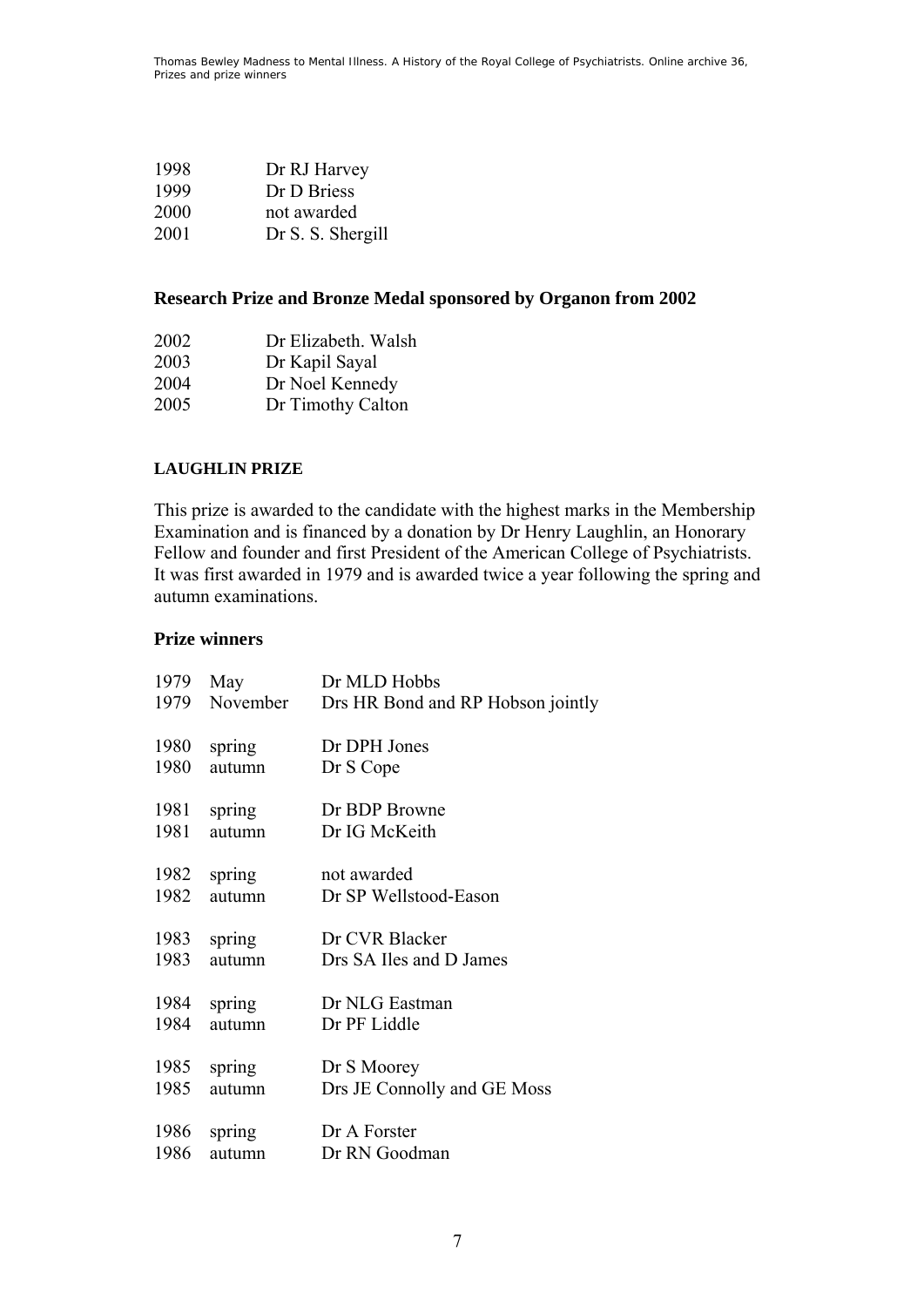| 1987         | spring           | Dr EM Jones                                 |
|--------------|------------------|---------------------------------------------|
| 1987         | autumn           | Dr JJ Shaw                                  |
| 1988         | spring           | Dr CDH Evans                                |
| 1988         | autumn           | Drs AJ Cole and KD Fletcher                 |
| 1989         | spring           | Drs P Reed and L Mynors-Wallis              |
| 1989         | autumn           | Dr A Thapar                                 |
| 1990         | spring           | Dr EJB Morris                               |
| 1990         | autumn           | not awarded                                 |
| 1991         | spring           | Dr AG Cardno,                               |
| 1991         | autumn           | not awarded                                 |
| 1992         | spring           | Drs PK McGuire and IW Coffey<br>Dr PM Brown |
| 1992<br>1993 | autumn<br>spring | not awarded                                 |
| 1993         | autumn           | Dr PJ Shah                                  |
| 1994         | spring           | Dr DMJ Harwood                              |
| 1994         | autumn           | Drs AJ Cleave and JA Hewitt                 |
| 1995         | spring           | Dr MF Bowden                                |
| 1995         | autumn           | Drs MN Clarke and M Evans                   |
| 1996         | spring           | Dr BD Sheenan                               |
| 1996         | autumn           | Dr RJ Drake                                 |
| 1997         | spring           | Dr CDP McDonald                             |
| 1997         | autumn           | Drs JM McCleery and BJ Moore                |
| 1998         | spring           | Dr SG Zammitt and Dr TJ O'Hea Cullen        |
| 1998         | autumn           | not awarded                                 |
| 1999         | spring           | Dr S Wilson                                 |
| 1999         | autumn           | Dr A Cahill                                 |
| 2000         | spring           | Dr HM Kenny                                 |
| 2000         | autumn           | Dr WP Shaw                                  |
| 2001         | spring           | Dr PA Tiffin                                |
| 2001         | autumn           | Dr RM Jones                                 |
| 2002         | spring           | Dr DH Sullivan                              |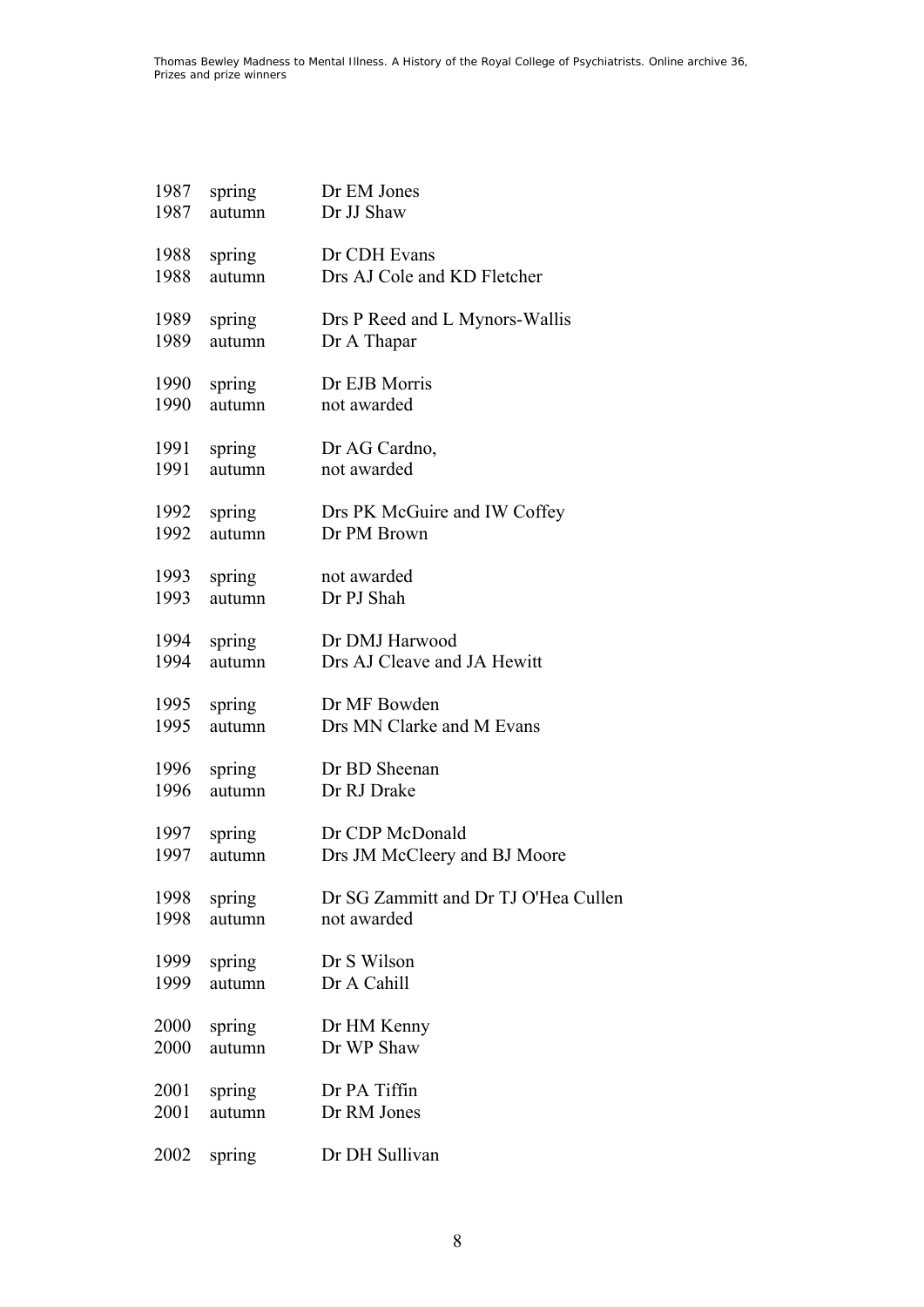| 2002         | autumn           | Dr Ayla S Khan                         |
|--------------|------------------|----------------------------------------|
| 2003         | spring           | Dr Miranda S.C. Maddock                |
| 2003         | autumn           | Dr Ayla Khan                           |
| 2004         | spring           | Dr Anne M. Feeley / Dr Damian F. Lynch |
| 2004         | autumn           | Dr Armin Raznahan                      |
| 2005<br>2005 | spring<br>autumn |                                        |

# **GILLIAN PAGE PRIZE**

*Presented by Mr John Page, a Consultant ENT Surgeon, and his wife to commemorate their daughter Gillian. It is awarded every two years for original work in adolescent psychiatry and may be a research project, a review of a topic or a study of a clinical innovation. Its value is £500.* 

The College Archives include further details of the prize and correspondence on establishing it.

| 1985 | Dr A Whitehouse<br>population | The prevalence of eating disorders in a College                                                                               |
|------|-------------------------------|-------------------------------------------------------------------------------------------------------------------------------|
| 1987 | Dr M Allsopp                  | Obsessive compulsive disorder in adolescence: a<br>retrospective case review and 10 year follow-up study                      |
| 1989 |                               | Dr P Taylor Parasuicide in adolescents of Newcastle-upon-Tyne: its<br>association with neighbourhood socio-economic variables |
| 1991 | Dr JJ Shaw                    | Psychosocial adjustment in patients with cystic fibrosis                                                                      |
| 1993 | No entries                    |                                                                                                                               |
|      | 1995 Dr CP Hollis             | Depression, Family Environment and Adolescent<br>Suicidal Behaviour                                                           |
| 1997 | No entries                    |                                                                                                                               |
| 1999 | No entries                    |                                                                                                                               |
| 2001 |                               | Dr JOA Tan Competence to refuse treatment in anorexia nervosa                                                                 |
| 2003 | No entries, not awarded       |                                                                                                                               |
| 2005 | No entries, not awarded       |                                                                                                                               |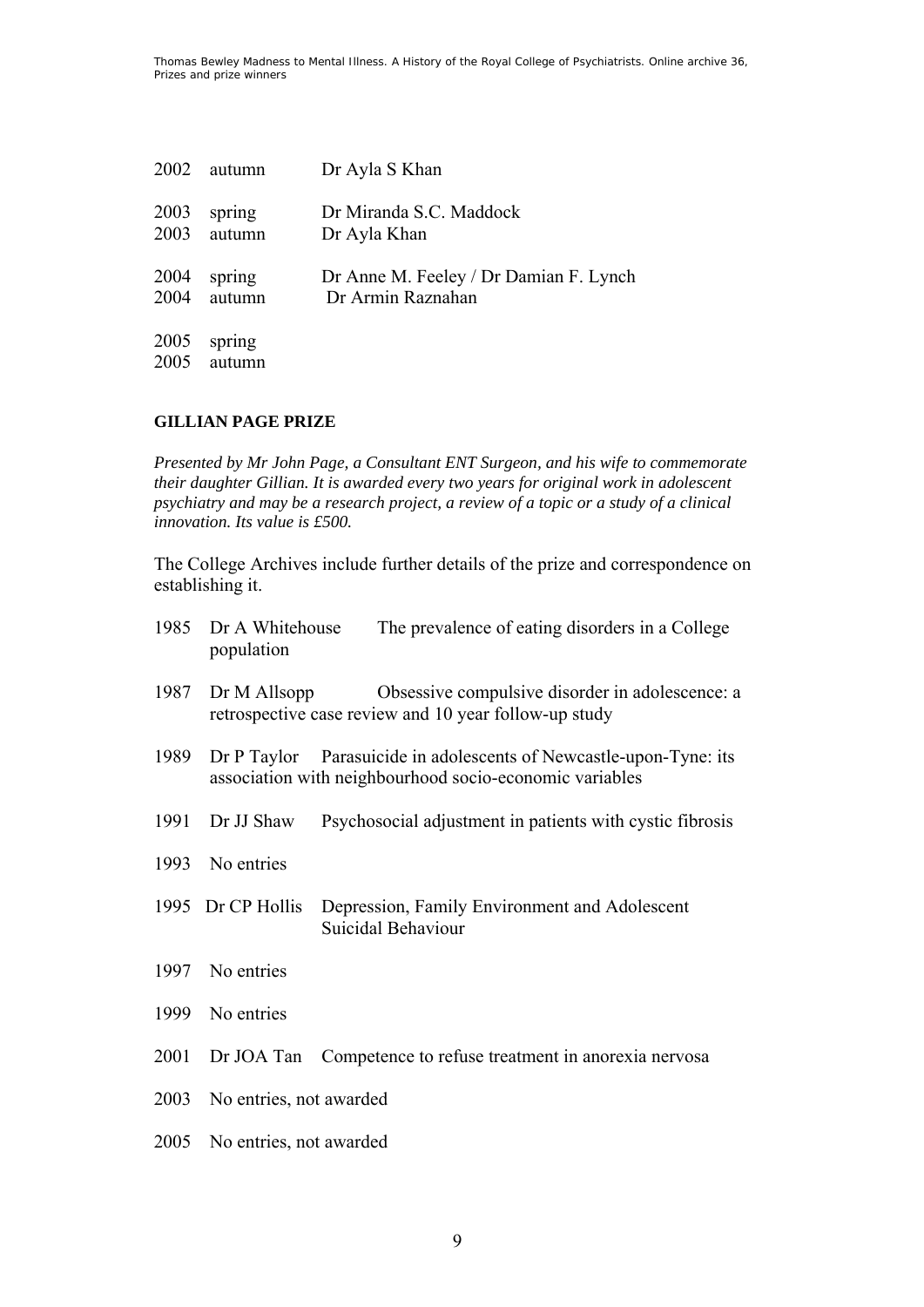# **WOODFORD-WILLIAMS PRIZE (tri-annual)**

*Dr Eluned Woodford-Williams, CBE, was a Fellow of the College. She left the College a bequest on her death in 1984, from which this prize was founded. It was first offered in 1988 and is for research in the prevention of dementia.* 

- 1988 no applications
- 1991 Dr A Burns
- 1994 Dr RJ Swanwick
- 1997 no entries
- 2000 Dr R Rao
- 2003 No entries, not awarded

2006

### **MORRIS MARKOWE PRIZE (ANNUAL PUBLIC EDUCATION PRIZE)**

This prize was established in 1989 when the family of Dr Morris Markowe endowed funds for a prize for the best public education article by a College member or inceptor below consultant rank in a non-psychiatric publication. Dr Markowe was an Honorary Fellow and was Registrar of the College from 1972- 8. The prize was first awarded in 1990

#### **Prize winners**

- 1990 Dr Paul Harrison
- 1991 Dr C Hilton
- 1992 Dr RL Ramsey
- 1993 not awarded
- 1994 Dr P Haddad
- 1995 not awarded
- 1996 not awarded
- 1997 Dr M Johnstone
- 1998 Dr JD Chick
- 1999 Dr Robert Clafferty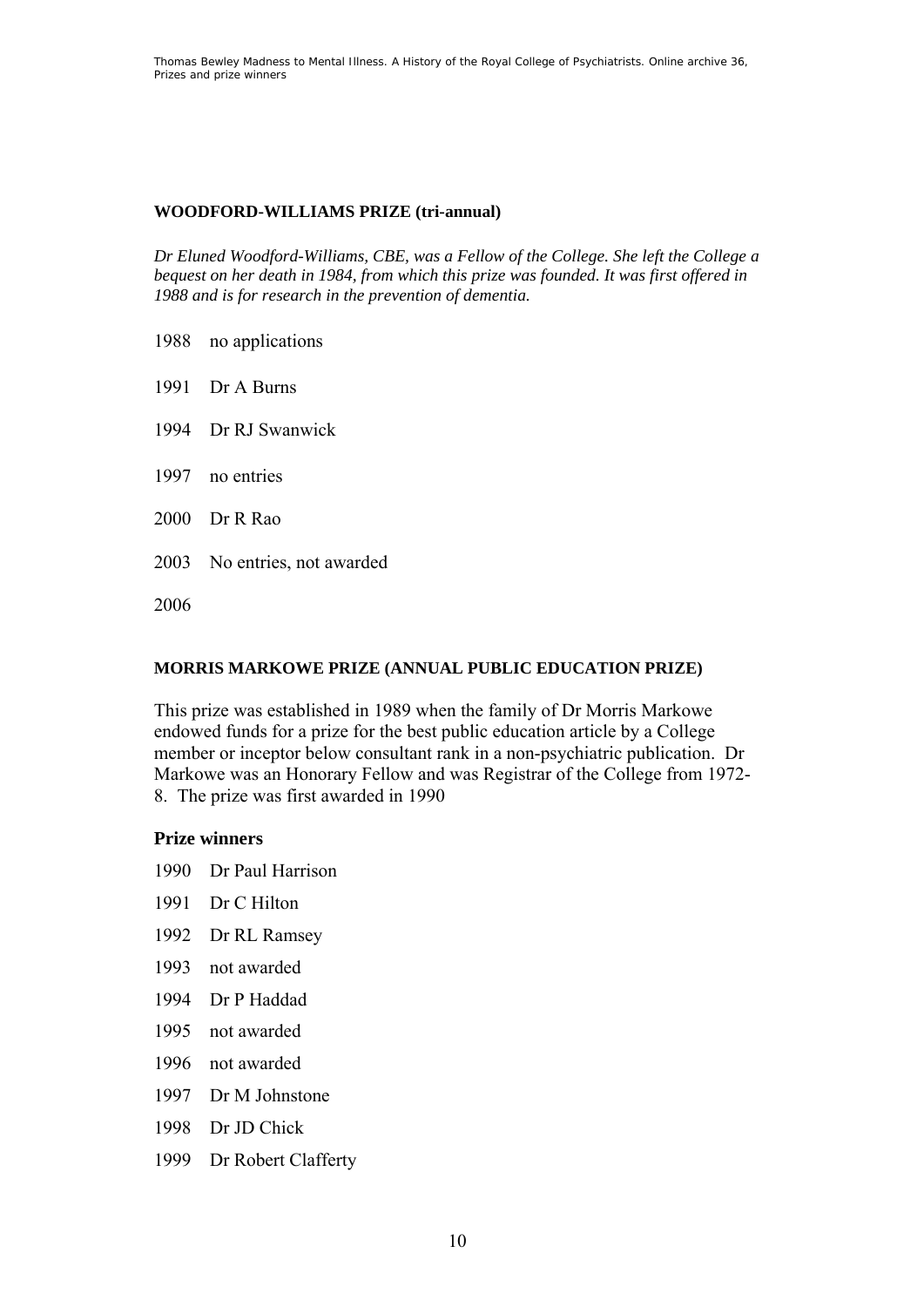- 2000 not awarded
- 2001 Dr Bhargavi C Bhattacharyya
- 2002 Dr J McCabe
- 2003 Prize not awarded
- 2004 Prize not awarded
- 2003 Professor Rajendra Persaud

#### **PRESIDENT'S ESSAY PRIZE**

*This prize was offered for the first time in 1991 as part of the College's 150th anniversary celebrations and was for an essay of 200 –3000 words on a proposed topic. It was open to all College members and associates It was disestablished in 1994, reestablished in 2000 and disestablished in 2002* 

- 1991 Topic: Assessing the therapeutic effects of the quality of the environment on psychiatric patients. Winner: Dr Stansfeld
- 1992 Topic: The stigma of mental illness and what should be done about it. Winners: Dr Nicola von Fraunhofer and Dr Janice Gillow
- 1993 not awarded
- 1994 Topic: Evaluate and marshal evidence for the efficacy of sycho-social interventions in psychiatry and discuss the evidence for such treatments acting on their own or in combination with psychopharmacology. One entry, prize not awarded
- 1994 Topic: The NHS and Community Care Act 1990 has changed the NHS radically. What are the responsibilities of psychiatrists now? No prize awarded; prize disestablished.
- 2003 Re-established
- 2003 No entries
- 2003 Disestablished

#### **BRIAN OLIVER PRIZE**

*This was established in 1991 from funds donated in memory of Dr Brian Oliver, a member of the Mental Handicap Section Executive Committee and Honorary Secretary of the Mental Handicap Psychiatry Specialist Advisory Committee. It is awarded annually for research into the psychiatry of learning disability and may be a piece of*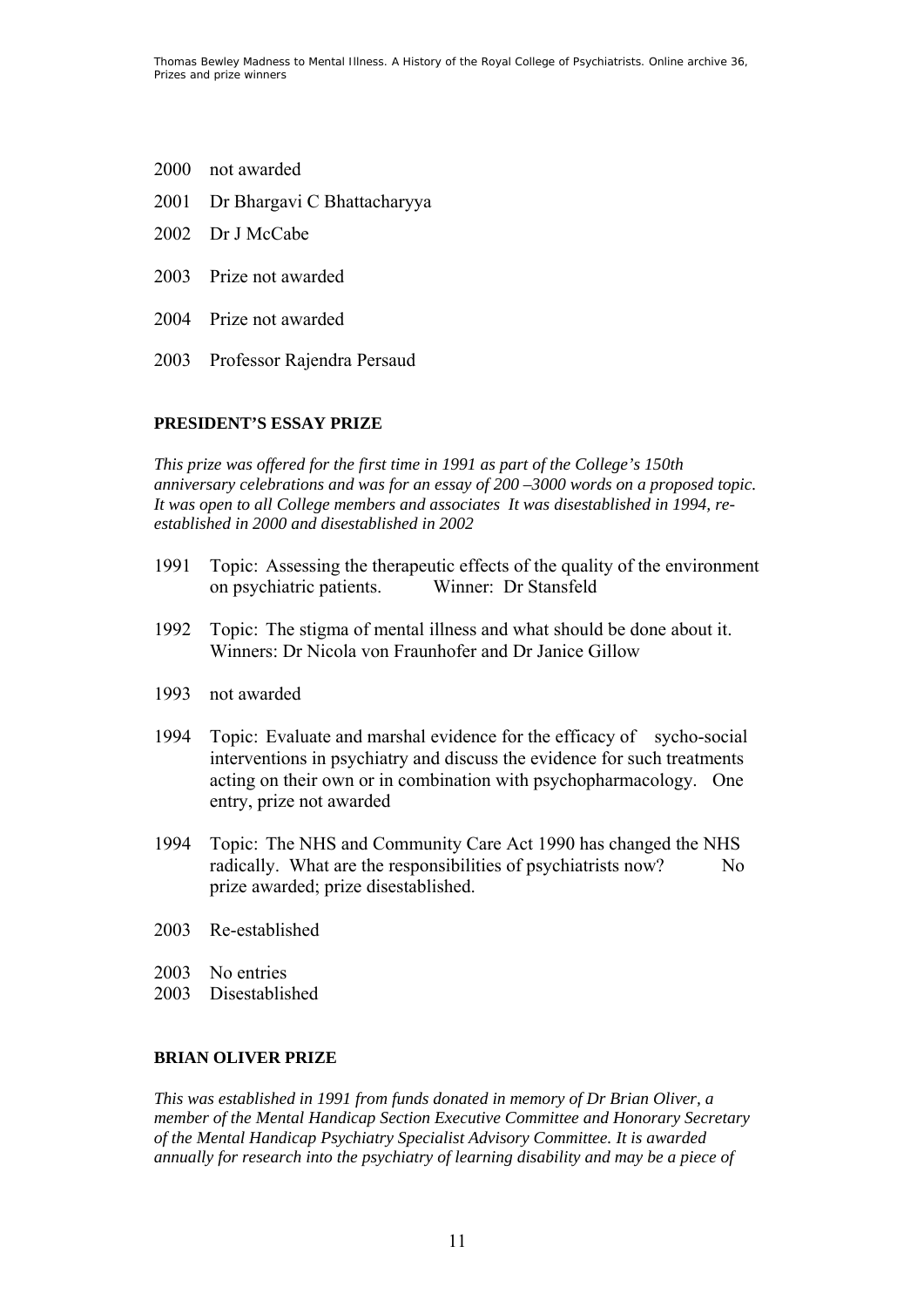*original research or a literature review. Applicants should be trainees in psychiatry or recently appointed consultants.* 

- 1992 Dr M Roy Fertility management and women with mental handicap
- 1993 Dr J Curran Common Mental Disorders in Adults with Learning Disabilities: under-diagnosed? Mis-diagnosed? Or nonexistent? Dr S-A Cooper Affective Disorders and Down's Syndrome
- 1994 Dr D Bramble The assessment and treatment of common sleep problems in children with severe learning disabilities
- 1995 Dr N Winter Factors predisposing to suspected offending by adults with self-reported learning disabilities
- 1996 Dr J O'Dwyer Schizophrenia in people with learning disability the role of pregnancy and birth complications
- 1997 Dr G Doody The relevance of premorbid cognitive impairment to schizophrenia – an historical and epidemiological reappraisal
- 1998 Dr J McCarthy and Dr J Boyd Psychiatric and behavioural disorder in young adults with learning disability with particular reference to Down Syndrome

2000-2005 No entries

### **PHILIP DAVIS PRIZE**

*Established in 1992 in memory of Dr PRH Davis, a psycho-geriatrician and long-term College member and awarded annually for an essay on a broadly based clinical topic relating to the care of elderly people with mental illness* 

- 1992 Dr PL Huckle: family interventions and dementia
- 1993 Dr J Warrington: day care for the elderly mentally ill: diurnal confusion
- 1994 Dr DA Shields
- 1995 Drs JPW Warner: the long-term psychiatric sequelae of the Second World War and JC Hughes: depression in older people: what does the future hold?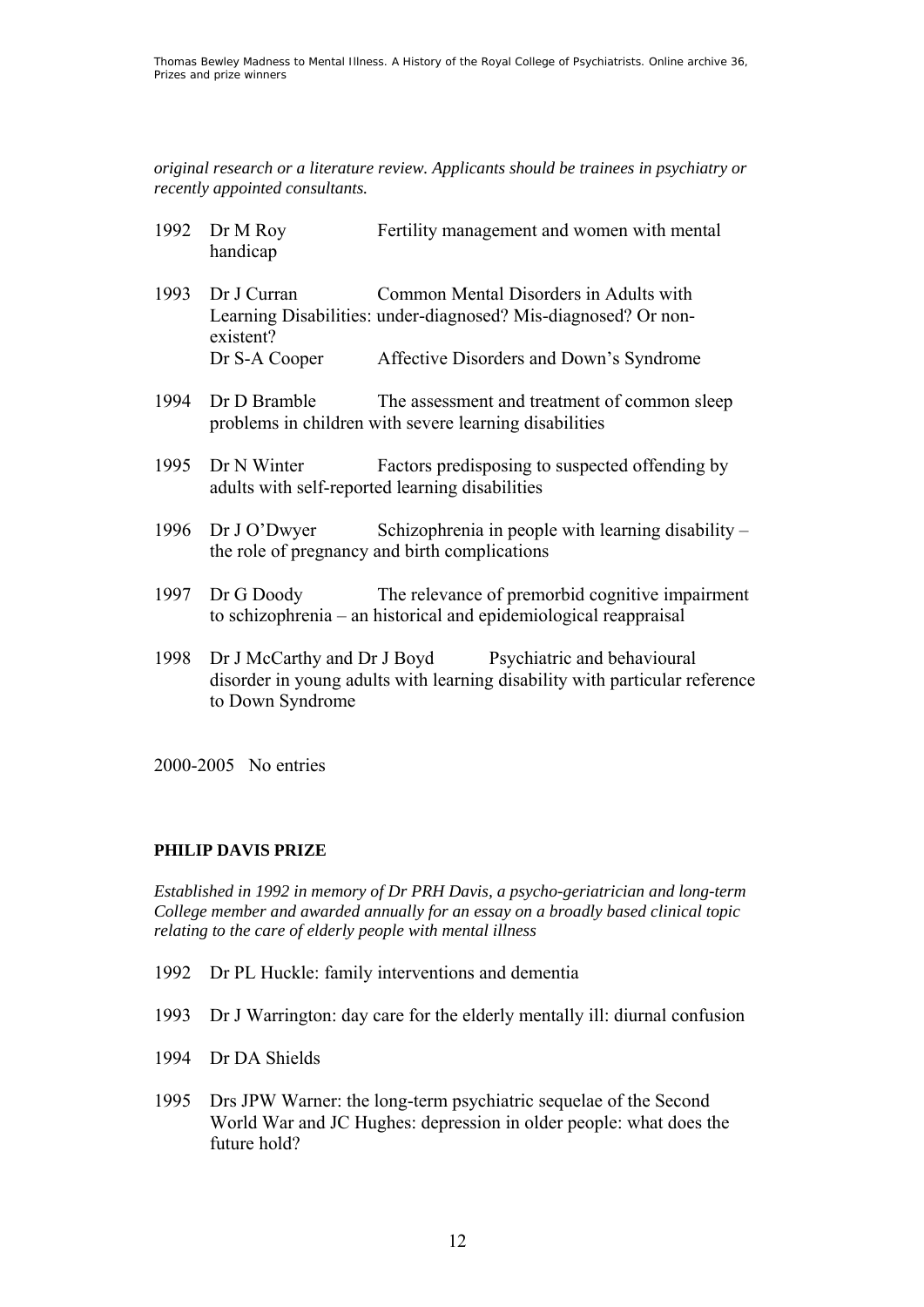1996 Dr P Wilkinson: how can cognitive therapy help the depressed elderly?

- 1997 Dr AJ Mitchell
- 1998 Dr G Yorston 1999 Dr G Pinner 2000 no entries 2001 Dr SB Faxel 2002 no entries 2003 Dr Henry O'Connell 2004 Dr Leona Judge

2005

### **MERCK ESSAY PRIZE**

*Awarded to trainees in psychiatry in the UK and Ireland in 1993 and 1994 and subsequently discontinued* 

The College Archives include details of establishing the prize.

#### **Prize winners**

- 1993 Topic: Depression: counting the costs. Winner: Dr Peter Haddad, joint second Drs J Bray and R Bullock. *(copies in College Archives)*
- 1994 Topic: Treatment resistant depression: causes and consequences. Joint winners: Drs AJ Smith and Dr SP Singh

### **PSYCHOTHERAPY PRIZE**

*Offered for an essay relevant to psychotherapy as practised in psychiatry* 

- 1994 Dr G Adshead
- 1995, 1996 *no information on file in Postgraduate Education Offices or found by faculties administrator, July 2003*
- 1997 Dr JR Mitchell
- 1998 Dr G Undrill
- 1999 No entries
- 2000 not awarded
- 2001 not awarded
- 2002 Dr L Harsen
- 2003 Dr Joanna Stubley
- 2004
- 2005